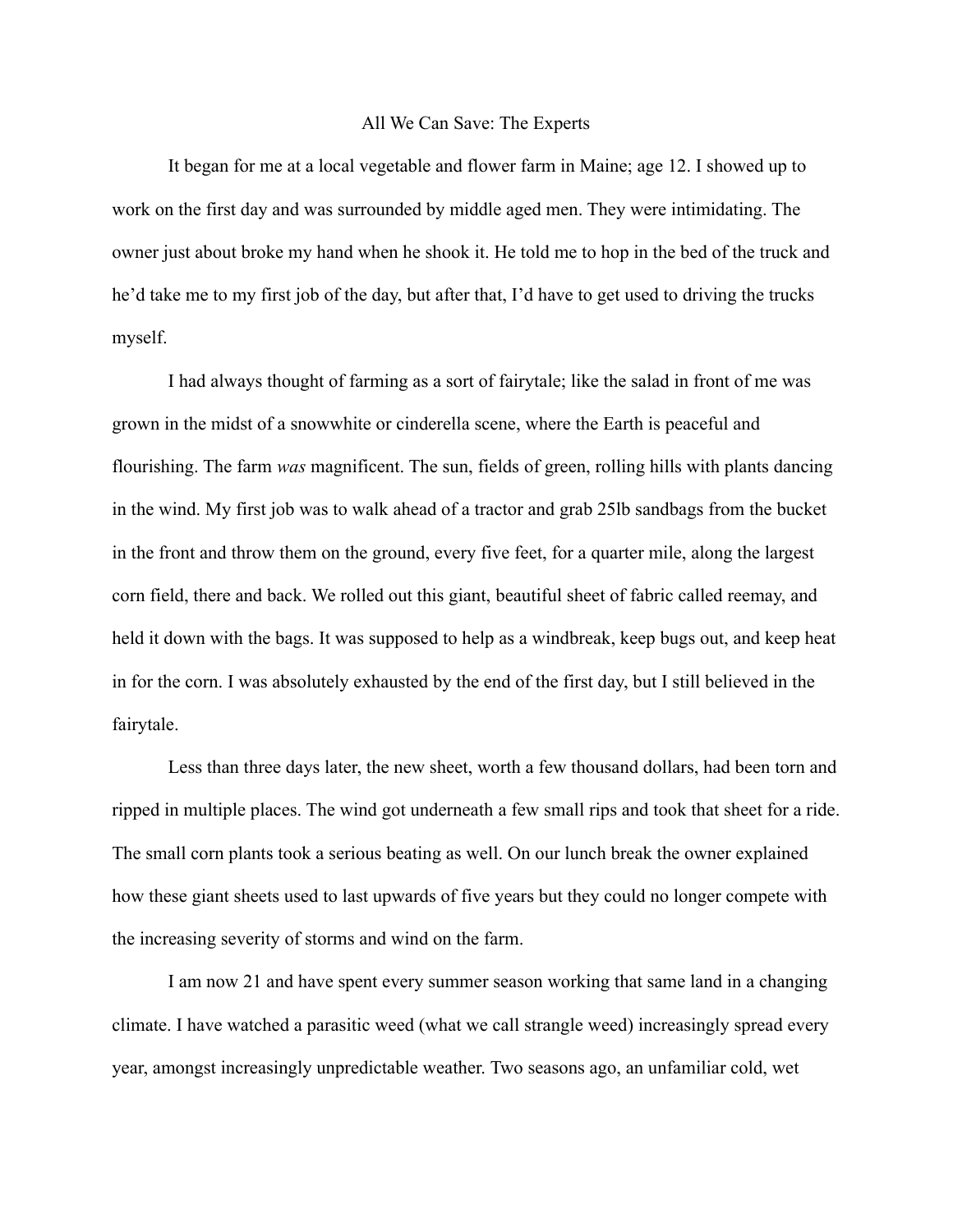spring brought disease and killed off the majority of the first crop. Last season, severe drought dried up one of the largest ponds on the farm that is used for irrigation. It was the first time this family had seen the pond dry. They have farmed the land for three generations. It was also the first time in almost 20 years that the entire state of Maine was in a moderate-to severe state of drought at one time (Sambides 2020). The average temperature in Maine in the summer of 2020 was also the 3rd hottest on record for the past 125 years, beginning in 1895 (Birkel 2020).

Until I was able to drive myself, I was dropped off at the local farmers' markets with a truck bed full of produce, tables, a tent, and cash. I have heard millions of stories from the farmers' markets over the years. I have told quite a few, but the markets' are a special place to sit back and learn from those around you. Building relationships and storytelling (or storylistening) over the years confirmed the collective struggle of farmers in a changing climate near my hometown.

I remember when the seacoast growers association discussed shutting down a market in an extremely low-income area. That's when I started questioning: The farmers are not making enough money in the low-income areas and the logical solution is to cut off the low-income areas from fresh produce and move where profits can be made? Parts of the seacoast community were given unequal access to local, fresh produce, and that observation holds true today in communities worldwide. It's not as easy as the farmer just choosing where they want to sell their produce, or locals choosing whether they want to buy produce. Intertwined social and economic systems under corporate domination make those decisions ahead of time.

When it comes to climate change, all that encompasses climate change; the causes, the effects, the science, story coverage in the media; it is all intertwined under similar corporate domination too. For most of my life, I've been told to leave certain subjects "to the experts." But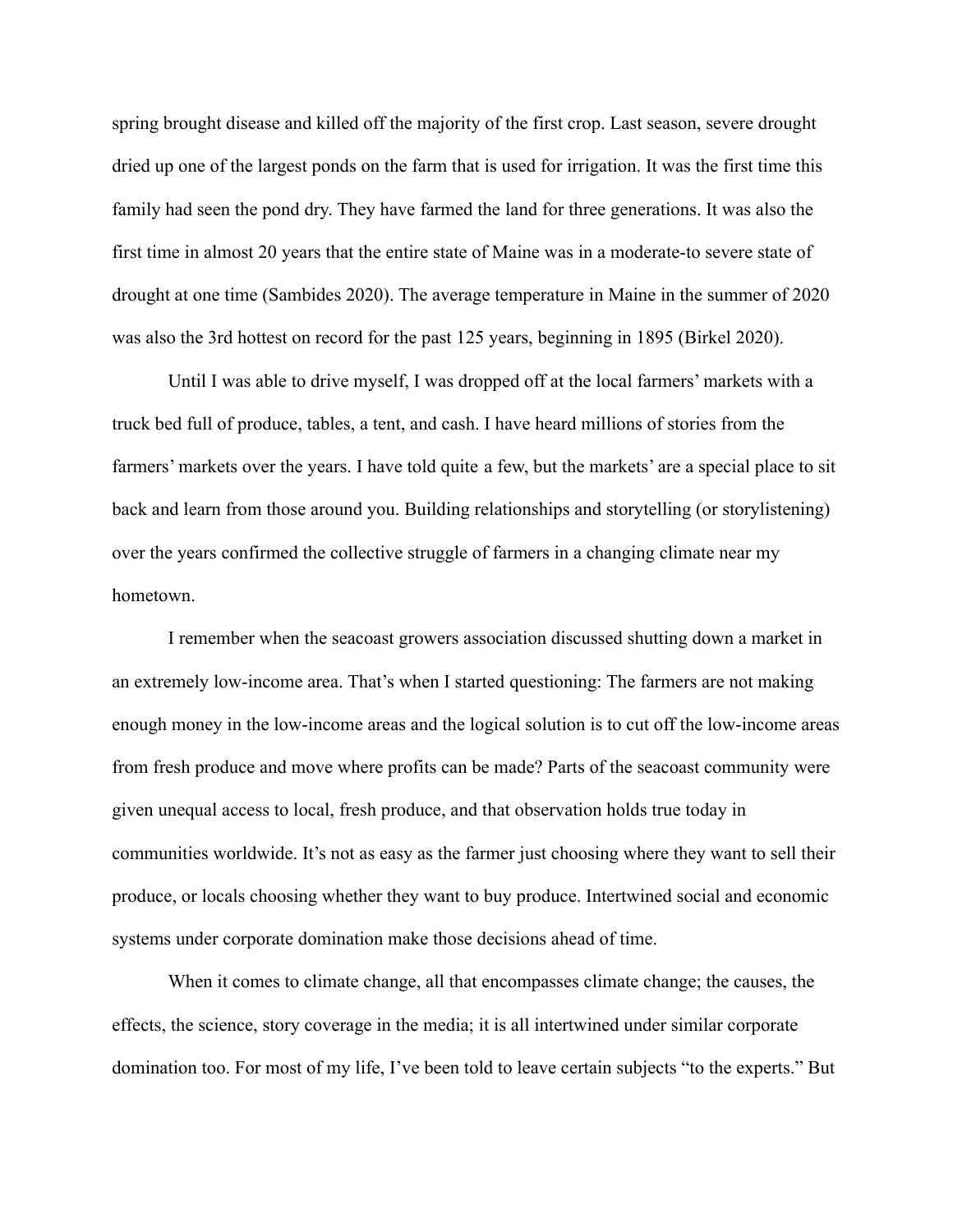recently, discreditation has undermined the voices of many experts, and people are lost. Climate change is one of those things I have been told to leave to the experts. What do the experts say? What do the other experts say? But I ask: Who owns that research company? Who owns that news station? Who's donating to that ad about climate change being a hoax?

The experts are shifting in the climate movement. Our most marginalized communities *are* our climate experts. Our local artists, writers, farmers, teachers, observers, collective learners, healers, humans, and non-humans, are our experts. A plethora of climate experts exist within our communities already. Consider the one family farm I work at in Maine: just within that one family, they have generations of local climate data. But climate solutions do not just pertain to knowledge about weather.

Low-income, and especially low-income black communities, disproportionately do *not* have access to fresh produce. But many of those communities have been actively reclaiming and redefining their local food systems for decades. Frontline communities experiencing the effects of industrial agricultural methods like monocrops dependent on pesticides and fertilizers, have been actively reclaiming their food sovereignty, through seed saving and sharing, fighting for collective rights of land, demanding policy change, guerrilla gardening, community gardening and so much more. We have an ecosystem of place-based experts on all aspects of climate solutions, but most of their knowledge is suppressed.

After uprooting myself from Maine and re-rooting myself in the mountains of Appalachia, my passion for place-based expertise in climate solutions has grown stronger. I have worked at multiple family homesteads throughout the past few years, and am extremely grateful to most recently be working with those families and other locals on place-based education within current agroecology curriculum. Agriculture is rooted in southern Appalachian culture, and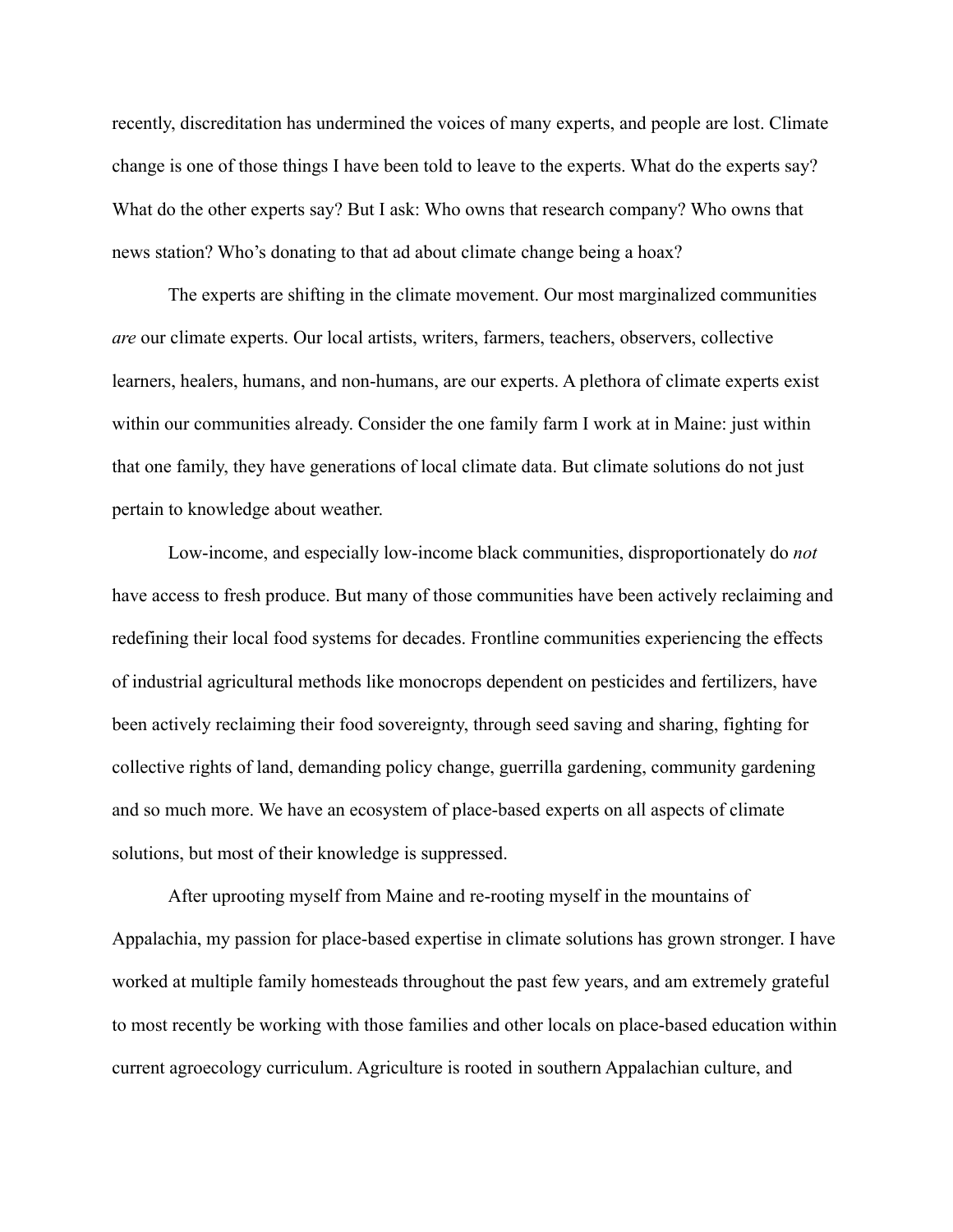vice-versa. As an entire region that has a history of collective, sustainable, land management, Southern Appalachia is unique (Lutts 2004). Community members hold immense knowledge that we desperately need for a just transition to a regenerative society.

What I have learned from the locals in town, are the ways in which land is not solely ecological and scientific. Land co-creates culture. All biota and abiota are inherently tied to cultural practices and the ways society functions as a whole. We have transitioned to believe science is its own subject, but scientific knowledge production is rooted in culture, in historical tradition, in relationships and intergenerational experience. Southern Appalachia's agricultural history is impossible to learn about without delving into local cultural practices, beliefs and ways of being. Knowledge of every agricultural practice; be it seed saving, forest management, or livestock integration, has been produced in practice, collectively over generations of Appalachians.

Many Southern Appalachian locals are true experts on sustainable forest management, and they have been for hundreds of years. I have spent hours talking to the last dairy farmer in the county, who I have worked for since freshman year. The way he was taught about sustainable agriculture growing up was embedded in his relationships with all plants, animals and people in his life. Southern Appalachia's history contains lived experience of solutions we very much need. Most places do.

We are in desperate need for diverse epistemologies at the forefront of climate knowledge as well as solutions. We need diverse ways of learning, knowing, teaching and connecting, to broaden the climate movement even more. We must learn both of and from the history of racially biased science in Western education. As the entire Cell Editorial team collectively stated in simple terms, "Science has a racism problem," and this problem is not recent (The Cell 2020).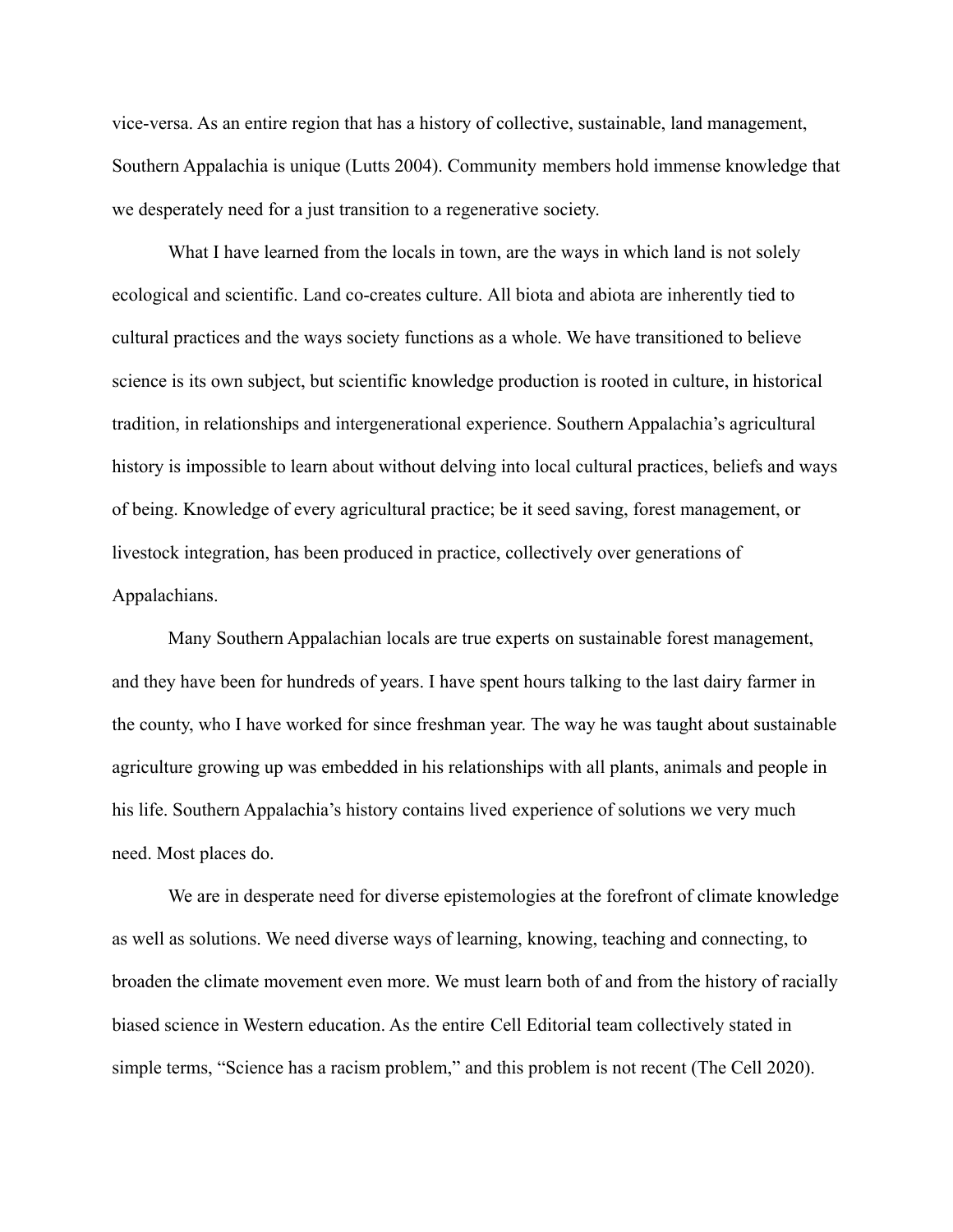Rather, I would argue that racism has been rooted in the validation and education of science as a whole subject. Authors Santos, Nunes and Meneses refer to the historical suppression of alternative ways of knowing as "epistemicide," (Santos et al. 2007, ix). This imperialist history of Western and white supremacy in knowledge and science knowledge specifically, cannot be ignored going forward. Those authors speak to the immense diversity of ways of knowing that exist throughout the world, and call upon any resistance to capitalism to replace the monoculture of scientific knowledge we know, with an ecosystem of knowledges. We have much work to do, many wounds to heal, and so much to learn from people, culture, and ways of life, that are actively undermined by Western education.

I learned about climate change from farmers and community members through storytelling. Without discussions, artwork and stories that localize the effects of climate change close to home and closer to our morals, those who are physically distant from the consequences of climate change will continue to stay internally distant and disconnected as well. That family farm in Maine; they have a story being untold to the community around them about climate change and adaptation. We are in desperate need of diverse ways to communicate ideas and experiences of resilience from frontline communities and people who have been systematically oppressed, as well as others.

By learning from the hidden experts in our most marginalized communities, the experts in our local land and cultural histories, we will continue to develop just alternatives and a just transition to a regenerative society. I am hopeful and inspired as I learn more from those incredible experts.